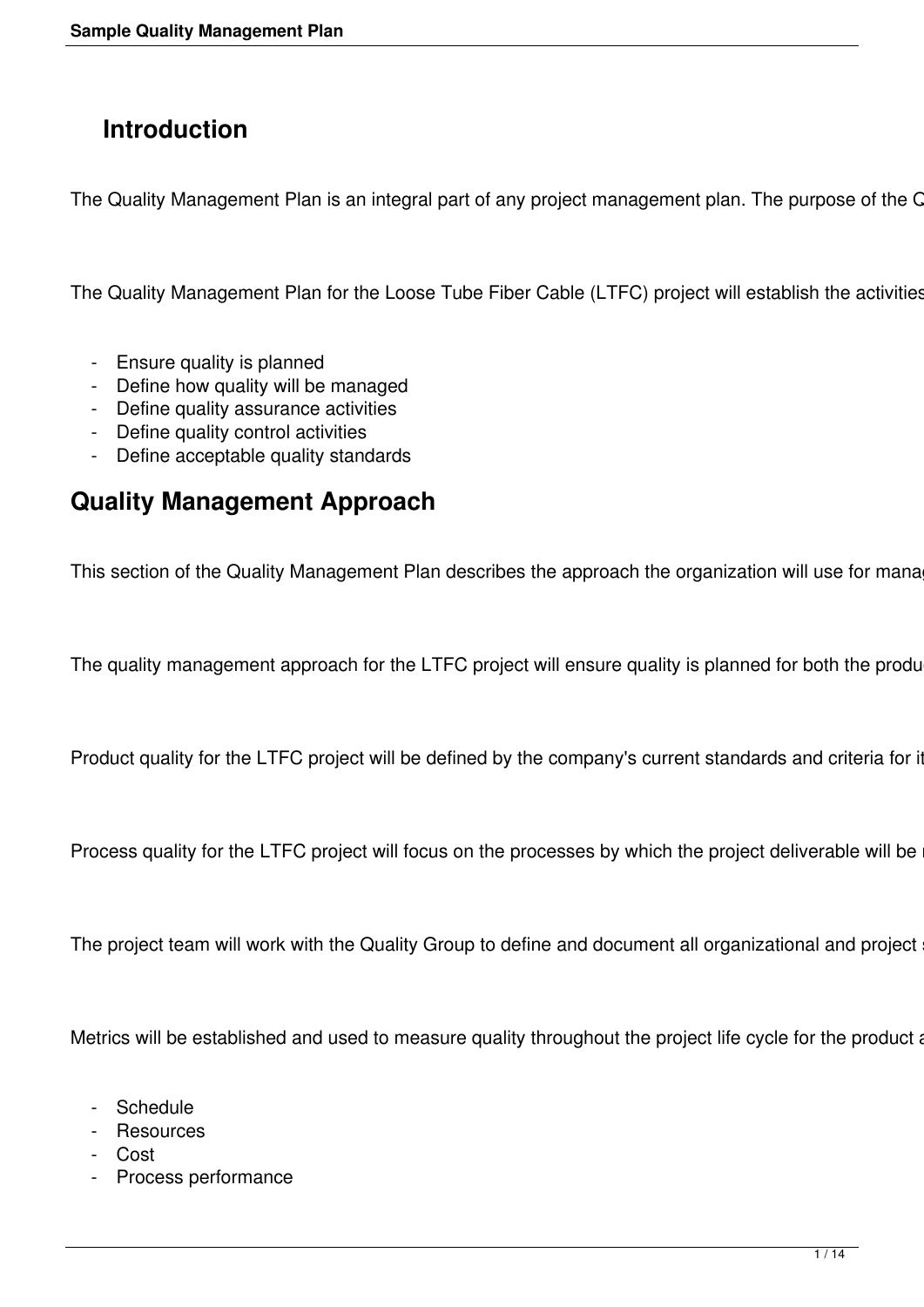- Manufacturing line utilization
- Material waste
- Product performance
- Attenuation
- Tensile strength
- Customer Satisfaction (as a result of field trials)

Quality improvements will be identified by any member of the project team or quality group. Each recom

### **Quality Requirements/Standards**

This part of the Quality Management Plan should describe how the project team and/or quality group wil

Product Quality: The product quality standards and requirements will be determined by the project team and quality grou

As trial products are measured at pre-determined intervals, we will know that the product is compliant w

Process Quality: The process quality standards and requirements will be determined by the project team and quality grot

As trial products are created, the process metrics will be measured and analyzed to determine the quality

#### **Quality Assurance**

Here the Quality Management Plan should explain how you will define and document the process for au

The quality assurance of the LTFC Project focuses on the processes used in the manufacturing of the L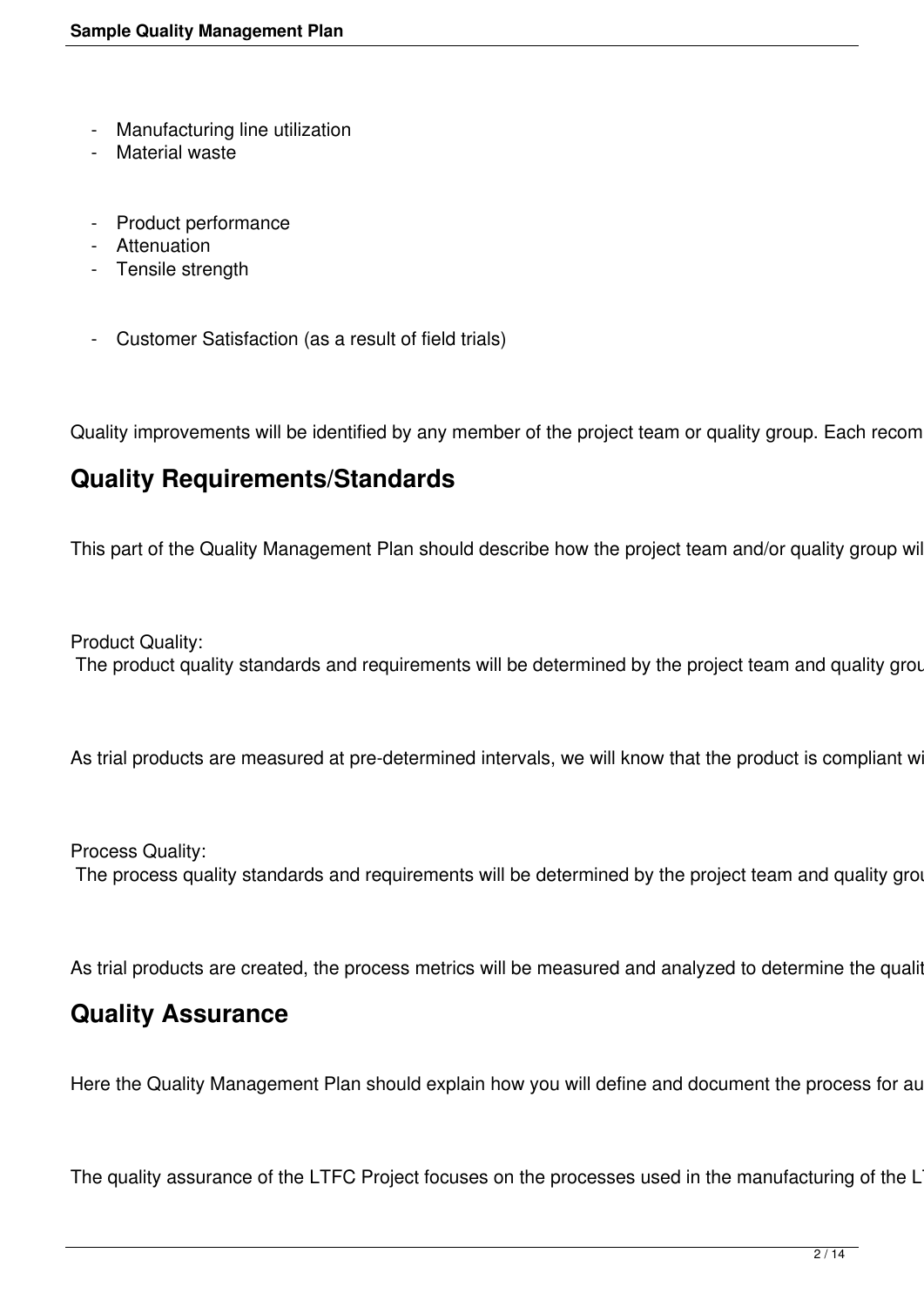The LTFC Project Manager and the project team will perform assessments at planned intervals through

**Process Action** 

**Acceptable Process Standards** 

**Process Phase** 

**Assessment Interval** 

Filter Tube Buffering

- < 20 feet fiber waste per tube - < 0.5 lbs PR waste per tube - < 8 minutes per linear km of buffer tube

**Buffering** 

Daily or per run

Filter Tube Stranding

- < 10 feet of waste per stranded core - < 12 minutes per linear km of stranded core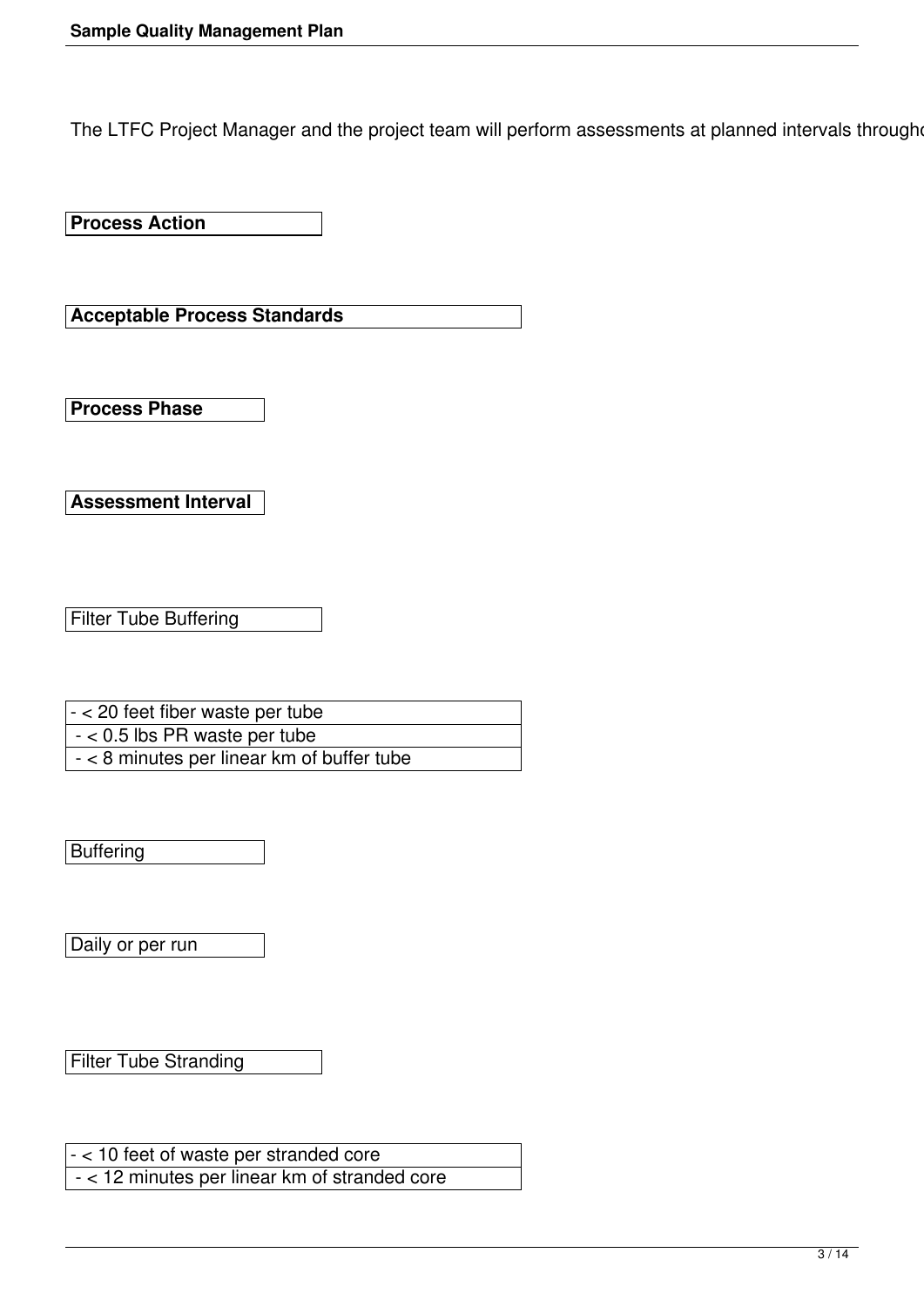Stranding

Daily or per run

Core Jacketing

- < 15 feet of waste per jacketed cable - < 3 lbs PE waste per cable - < 12 minutes per linear km of jacketed cable

**Jacketing** 

Daily or per run

The quality manager will provide day to day quality management and conduct process audits on a weekly basis, monitor process performance metrics, and assure all processes comply with project and organizational standards. If discrepancies are found, the quality manager will meet with the Project Manager and review the identified discrepancies.

The Project Manager will schedule regularly occurring project, management, and document reviews. In these reviews, an agenda item will include a review of project processes, any discrepancies and/or audit findings from the quality manager, and a discussion on process improvement initiatives.

Process improvement is another aspect of quality assurance. Quality assurance reviews, findings, and assessments should always result in some form of process improvement and, as a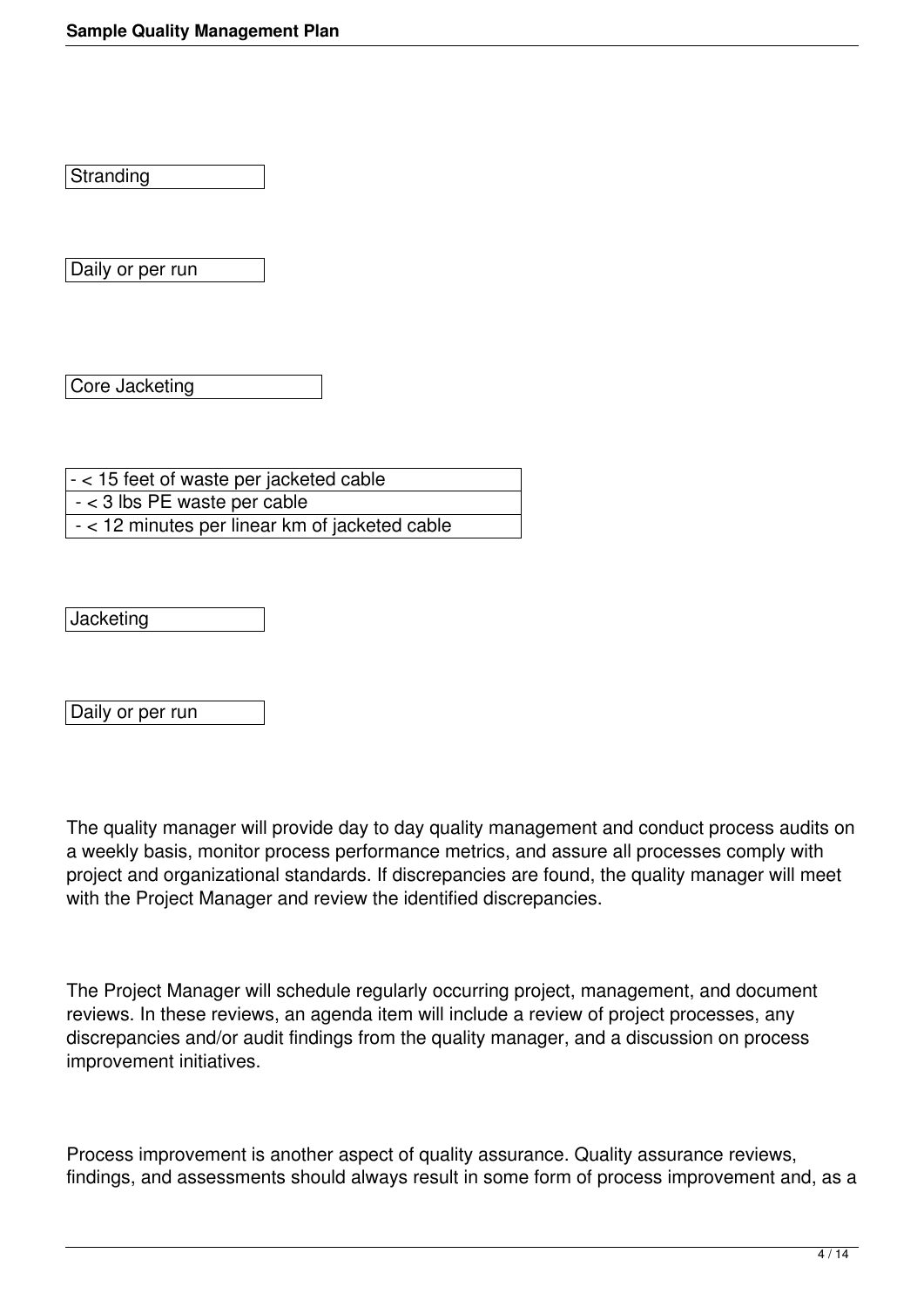result, product improvement. All process improvement efforts must be documented, implemented, and communicated to all stakeholders as changes are made.

# **Quality Control**

In this section the Quality Management Plan describes how you will define and document the process for monitoring and recording the results of executing the quality activities to assess performance and recommend necessary changes. Quality control applies to the project's product as opposed to its processes. It should include what the acceptable standards and/or performance are for the product and how these measurements will be conducted.

The quality control of the LTFC project focuses primarily on the LTFC product and the acceptable standards and performance. The quality performance standards for the LTFC Project are in accordance with the organizational standards of performance of all fiber optic cable products. However, there are several project-specific quality standards which were established specifically for the LTFC Product. All trial cables which are produced will be submitted to the characterization group for standard loose tube cable performance testing. Additionally, all physical measurements will conducted on each produced cable to ensure compliance with established quality standards. The table below illustrates all performance and physical quality standards for the LTFC Product:

**Product** 

**Physical/Performance Standards** 

**Quality Assessment Activities** 

**Assessment Intervals**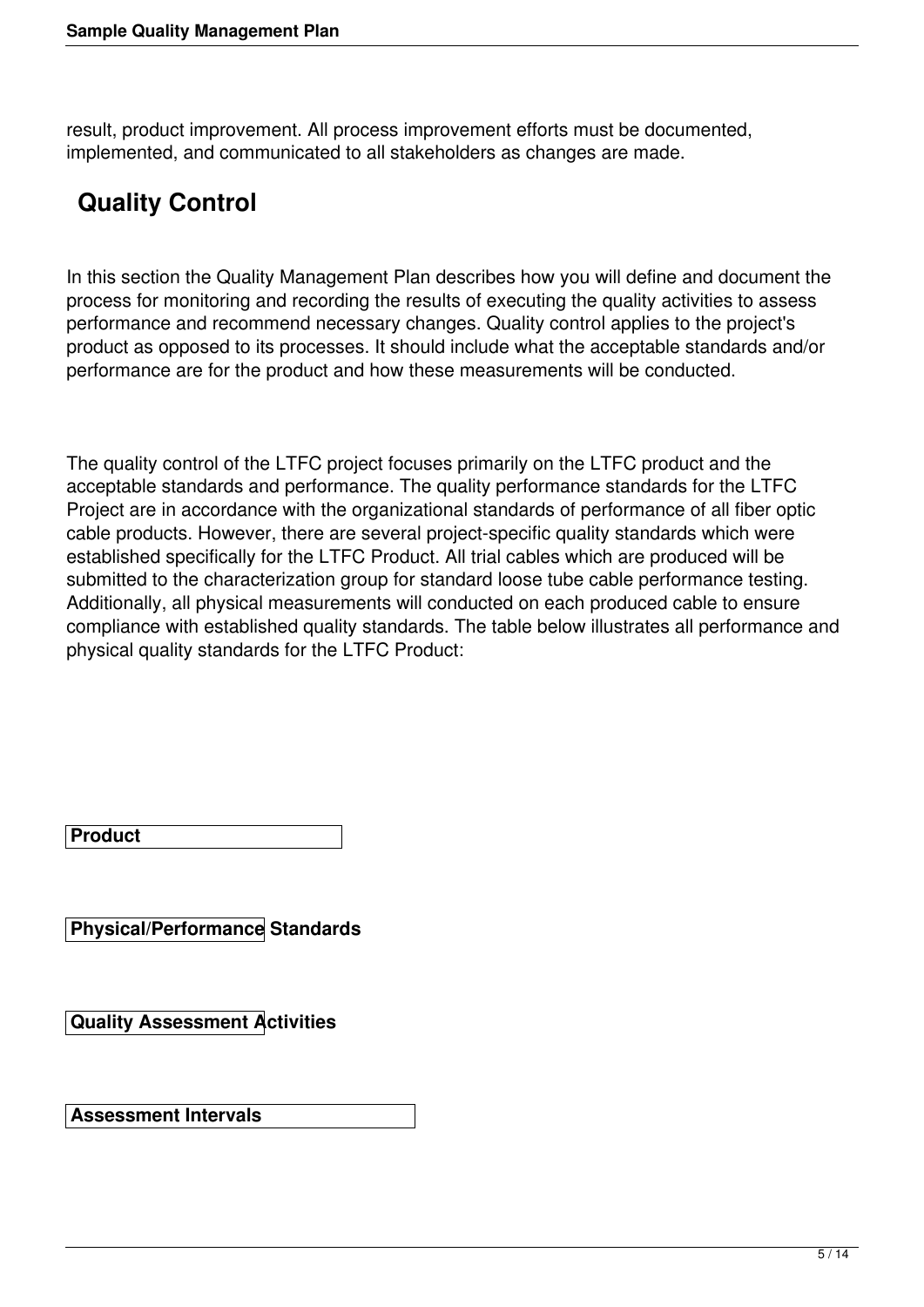6-36 fiber loose tube

cable

0.75" +/- 0.01" diameter > 300 N/m2 Tensile Strength < 5% attenuation at 625nm wavelength

Lab and field testing

Per produced cable length

42-188 fiber loose tube cable

1.5" +/- 0.01" diameter > 450 N/m2 Tensile strength < 5% attenuation at 625nm wavelength

Lab and field testing

Per produced cable length

194-288 fiber loose tube cable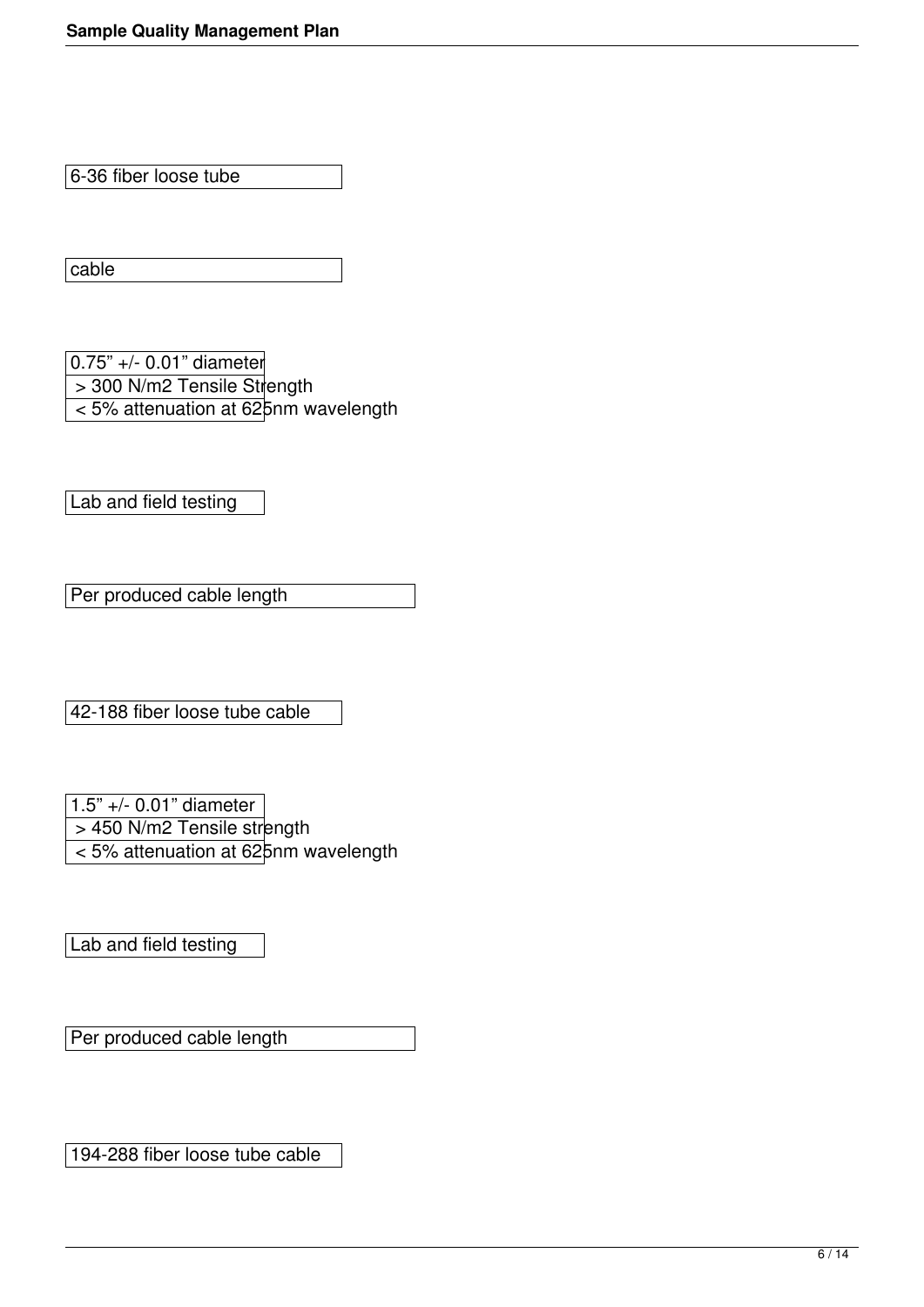2.25" +/- 0.001" diameter > 600 N/m2 Tensile strength < 5% attenuation at 625nm wavelength

Lab and field testing

Per produced cable length

The project team will perform all physical measurements on their trial cables. The characterization group will perform attenuation testing and will provide the results back to the project team within 3 business days after the test sample is submitted. The quality group will ensure all physical and performance standards are met for each trial cable, perform audits, and assist the project team with creating or updating all documentation related to product quality.

The Project Manager will schedule regularly occurring project, management, and document reviews. In these reviews, an agenda item will include a review of products, any discrepancies and/or audit findings from the quality manager, and a discussion on product improvement initiatives.

It is imperative to the success of the project that all of the established physical and performance standards are met. By doing so, the LTFC Project Team will ensure that the product achieves the high level of customer satisfaction anticipated and that future operational cable production will be in line with budget and resource allocations.

## **Quality Control Measurements**

This section of the Quality Management Plan should contain a sample or useable table/log to be used in taking quality measurements and comparing them against standards/requirements. These forms may be found in many different styles or formats. The most important aspect of this log is to provide documentation of the findings in the Quality Management Plan. If actual measurements do not meet the standards or requirements then some action must be taken.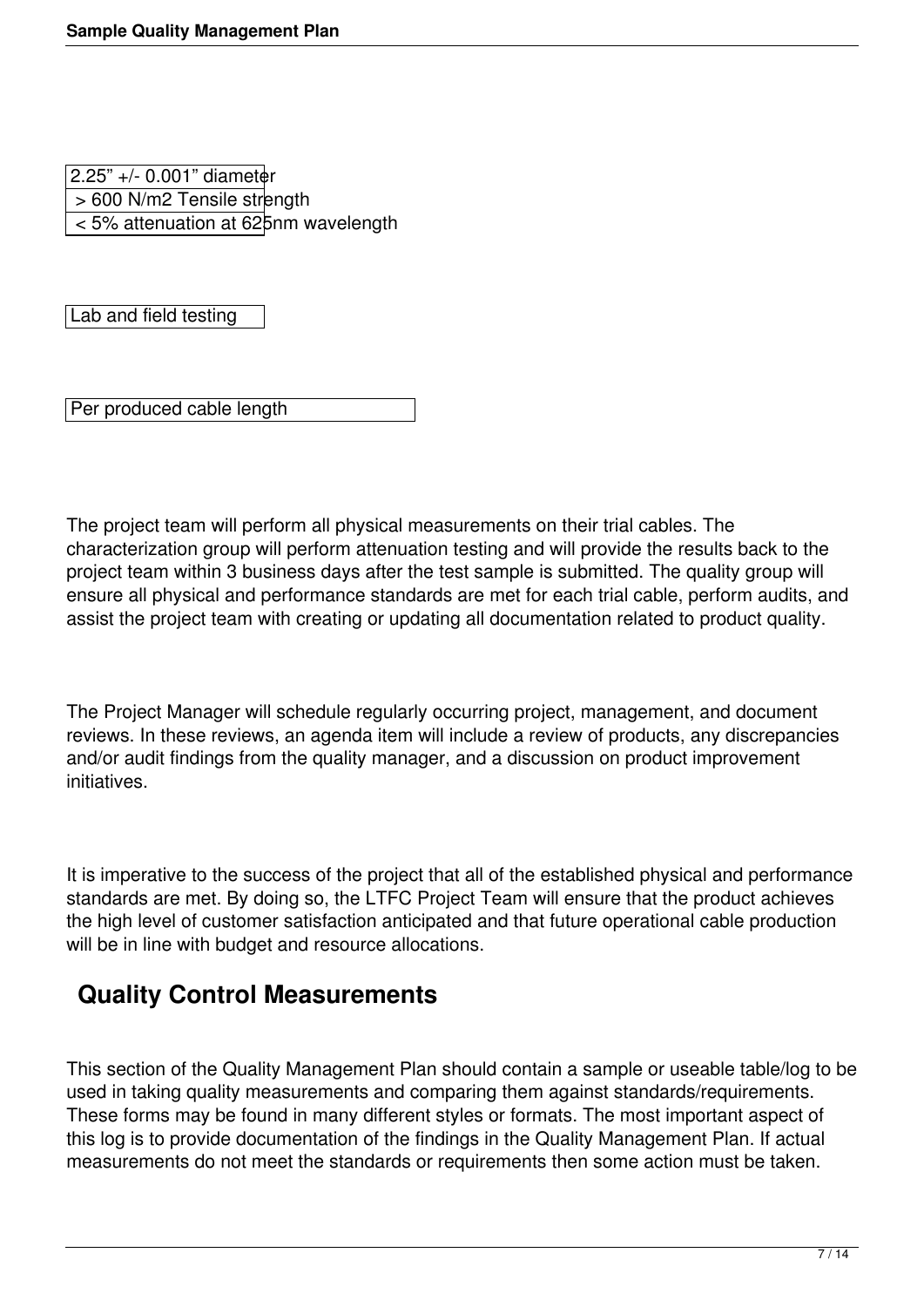This may be done in regularly scheduled project status meetings or as necessary throughout the project lifecycle.

All LTFC Project products and processes must be measured and fall within the established standards and tolerances. The below logs will be used by the project and quality teams in conducting these measurements and will be maintained for use as supporting documentation for the project's acceptance.

**Quality Assurance Log** 

**Trial #** 

**Date** 

**Process Measured** 

**Required Value** 

**Actual Measured** 

**Acceptable? (Y/N)** 

**Recommendation** 

**Date Resolved**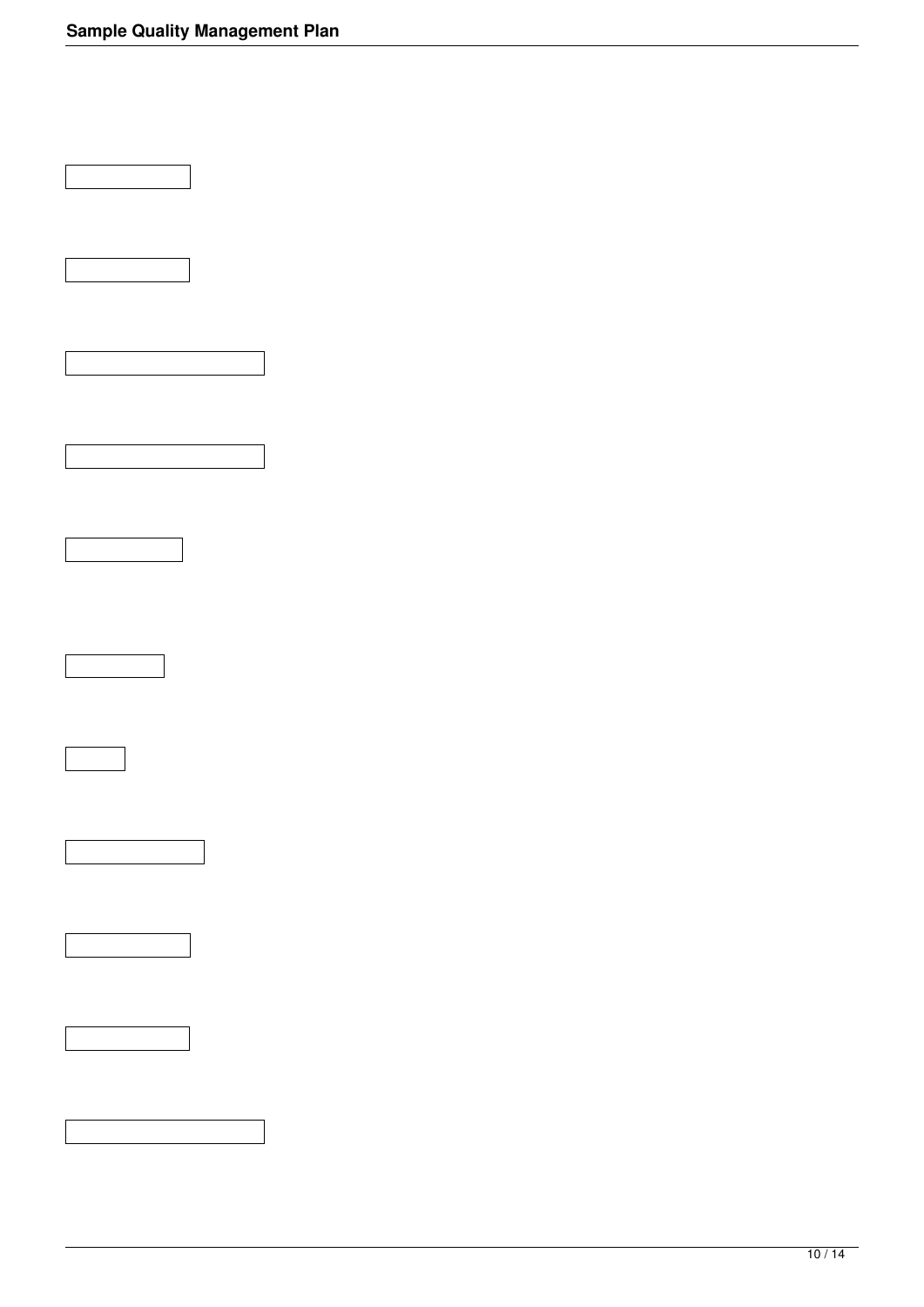**Quality Control Log** 

**Trial #** 

**Date** 

**Process Measured** 

**Required Value** 

**Actual Measured** 

**Acceptable? (Y/N)** 

**Recommendation** 

**Date Resolved**